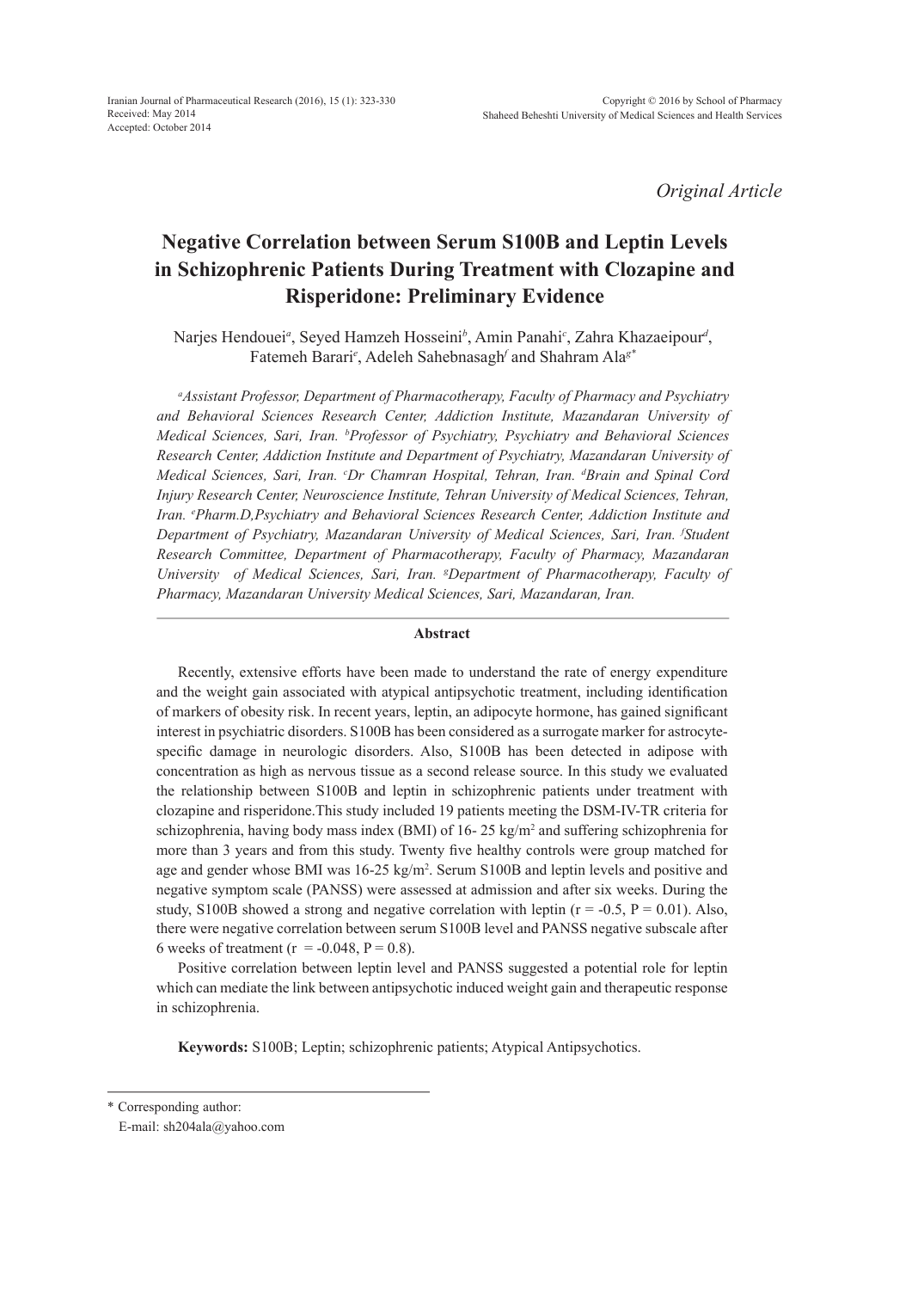## **Introduction**

Schizophrenia is a serious disorder with a worldwide prevalence of about one percent and is associated with a 20% higher mortality rate compared to the general population (1). Antipsychotic drugs are the first line of treatment for schizophrenia (2, 3). There are two classes of Antipsychotic (AP) medications in therapeutic protocols. Typical APs, like haloperidol, can induce extrapyramidal side effects with a much higher rate compared with Atypical APs like risperidoneand clozapine, have lower incidences of extrapyramidal side effects (4). Current management of schizophrenic patients involves increasing use of AAPs over the last decade (1). Treatment with these agents is accompanied with excessive weight gain, hyperlipidemia, and development of new-onset diabetes that reveal a higher risk for cardiovascular diseases which lead to an enhanced noncompliance, morbidity and mortality (5). Recently, extensive efforts have been made in understanding the rate of energy expenditure and weight gain associated with AAP treatment, including the identification of markers of obesity risk (4). Among these markers, leptin, an adipocyte hormone, has recently received significant interest in psychiatric disorders (4, 5). This hormone plays an important role in the regulation of food intake, energy homeostasis and body weight (6). Resistance to leptin could result in metabolic conditions and weight gain. Some current studies show that treatment with SGAs increase leptin resistance (7).

S100B, a calcium-binding protein, is mainly synthesized by and released from astrocytes and oligodendrocytes (8, 9). It helps protein phosphorylation, cytoskeleton assembly,  $ca^{+2}$ homeostasis, transcription factors and glucose metabolism (9). S100B has been considered as a surrogate marker for brain and astrocyte-specific damage or dysfunction in neurologic disorders such as stroke and traumatic brain injury (8- 10). S100B has also been found in adipose with concentration as high as nervous tissue as second release source (9, 10) and is closely related to the regulation of cellular energy metabolism and lipolysis (5). A few recent studies found increase in S100B levels in schizophrenic patients under treatment with AAPs which was due to

abnormality in regulation of cellular energy metabolism, increase in adipose tissue mass and insulin resistance (10-12). To our knowledge, the relationship between changes in serum leptin, as a well-known adipose related factors, and S100B levels, as a surrogate marker for regulation of cellular energy metabolism, and symptoms improvement of schizophrenia and side effects associated with atypical antipsychotic drugs, specifically metabolic syndrome, have not been studied .In this study we evaluated the relationship between S100B and leptin, a wellknown adipose related factor, in schizophrenic patients receiving clozapine and risperidone.

### **Experimental**

# *Study Population*

This study was conducted at a psychiatric inpatient unit of a university-affiliated hospital, (between September 2010 and November 2012) in Sari in north of Iran. It was approved by the ethic committee of Mazandaran University of Medical Sciences (MAZUMS) and written informed consent was obtained from all participants' guardians.

## *Patients*

During the period from September 2010 and November 2012, eighty five patients with schizophrenia were registered into the trial but forty met the inclusion criteria. Subjects were included in the study if meeting DSM-IV-TR criteria (13) for schizophrenia, having BMI of 16- 25 kg/m2 and suffering schizophrenia for more than 3 years.

The schizophrenia patients were compared with 25 age- and gender-matched healthy volunteers Who had BMIs of 16 to 25 kg/m2 as control group from general population for establishment of normal serum levels of S100B and leptin.

Patients with other psychiatric disorders, a prior history of neurologic disorders, acute or chronic illnesses known to affect the immune, endocrine or metabolic system like pulmonary, infectious, and coronary heart diseases, neoplasm, manifested diabetes, hyperlipidemia, history of substance abuse or dependence, dementia, severe trauma, suicide attempts, a previous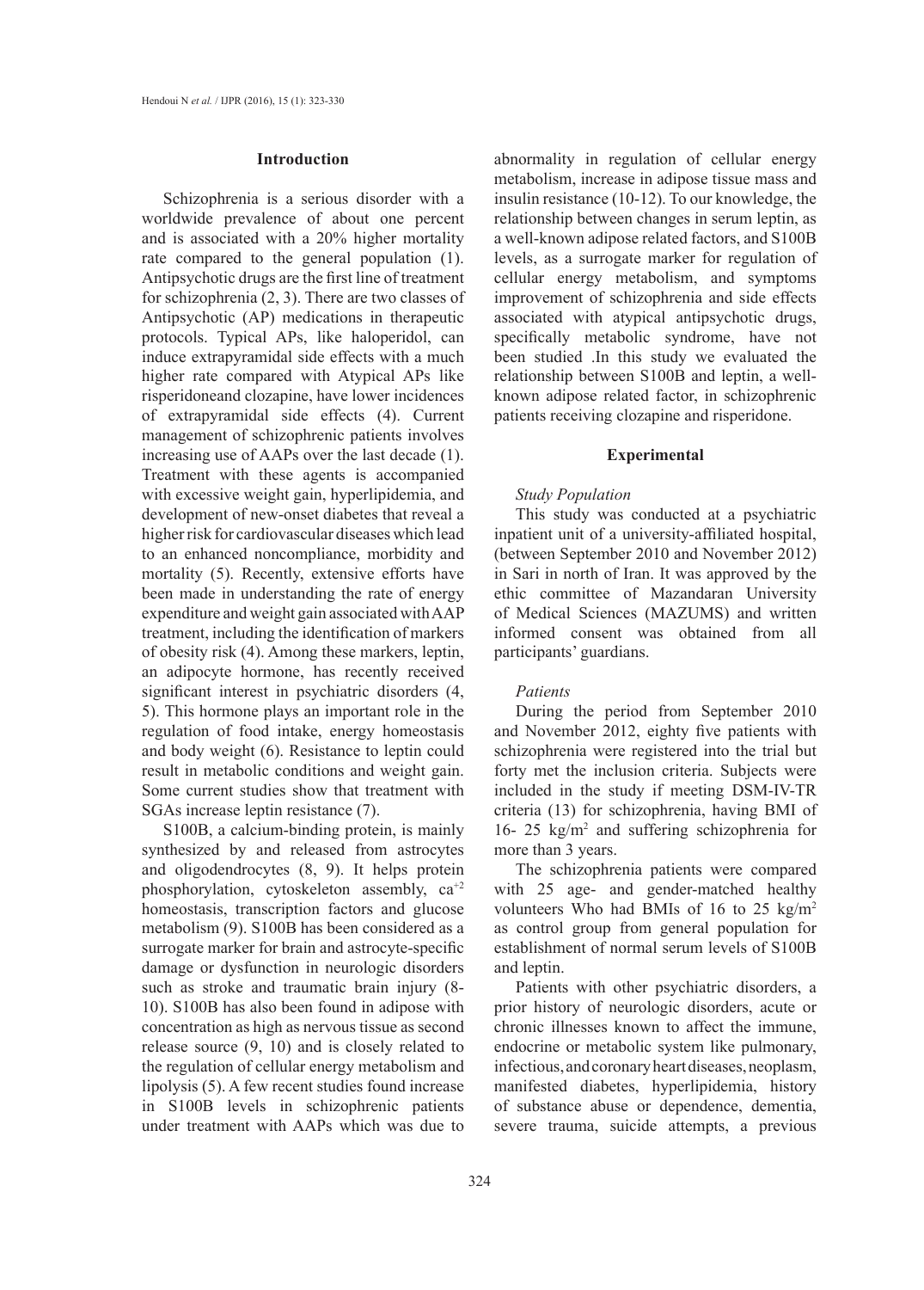history of cholesterol lowering treatment and with alimentary restriction or evidence of clinical malnutrition were excluded from the study. In control group, the aforementioned disorders and psychiatric disorders were excluded after taking a detailed history. The subjects did not take any concomitant medication.

Thirteen patients were on risperidone and six on clozapine, for at least 6 months (on average  $345 \pm 5$  mg chlorpromazine equivalents/day) at the time of blood sampling. During the study period only co medication with anticholinergic drugs and benzodiazepines were allowed. Fourteen subjects suffered from undifferentiated schizophrenia, four from paranoid schizophrenia and one from residual schizophrenia. All patients had same food regime during the study. All schizophrenic patients were managed based on the guideline of the American Psychiatric Association (14). One psychiatrists, independently, diagnosed schizophrenia according to the DSM-IV-TR criteria (13) and ICD-10 (15). The psychopathological status of schizophrenic patients was assessed with the positive and negative symptom scale (PANSS) (16) at baseline and after 6 weeks.

# *Sample collection*

# *Biomarker measurement*

Blood was drawn after an overnight fast by venous puncture at 7 A.M on admission and after six weeks. Each sample was centrifuged (3500  $\times$  g) for 15 min then the serum was separated and stored at -80˚C for further analyses. A complete differential blood cell count, including total cholesterol, triglyceride, LDL-cholesterol, HDL- cholesterol levels, fast blood sugar, systolic and diastolic blood pressure, and BMI were measured on admission and also after six weeks for all patients.

Serum S100B was analyzed using commercially available ELISA kit (BioVender, Modrice, Czech Republic) according to the manufacturer instruction.

Leptin levels were determined by an enzyme linked immunosorbent assay kit (mediagnost, Germany) according to the manufacturer instruction.

All samples were assayed in duplicate.

# *Statistical analysis*

All data were assessed for normality by one sample Kolmogorov-Smirnov test. Qualitative variables were recorded in frequency and percentage and quantitative variables in Mean ± SD (Standard Deviation). To compare continuous variables in two independent groups, we used t-test or Mann-Whitney U Test. Chi-Square test was applied to compare categorical variables. Also, paired t-test was used to compare two related continuous variables. The correlation between quantitative variables was made by spearman test. All statistical analyses were conducted using SPSS version 18 (SPSS Inc., Chicago, IL, USA) and P value of less than 0.05 was considered significant.

# **Results**

During the period from September 2010 and November 2012, eighty five patients with schizophrenia were registered into the trial but forty met the inclusion criteria. Forty patients who met the inclusion criteria entered the study, of which three did not complete their study, six were misdiagnosed .Among all the patients who received antipsychotic drugs, eight patients, psychiatrists changed their antipsychotic drug regimen and four received antipsychotic combination therapy during the study .Finally nineteen patients completed the study (Figure 1).

Baseline demographic and other baseline measurements between the study and control group are shown in Table 1.

On admission, the lipid profiles in matched healthy controls were significantly higher compared to those of the schizophrenic patients (Table 1).

The mean serum concentration of S100B and leptin were 26.  $4 \pm 16.8$  picog/mL and 11.7  $\pm$  17.2 microg/mL, respectively for the control group. Healthy control group had higher initial serum levels of S100B and leptin but not significant at admission ( $P = 0.2$ ,  $P = 0.3$ , respectively) (Table 1).

The lipid profiles and FBS levels increased during the study period, but only elevation of triglyceride level was significant ( $P = 0.002$ , Table 2).

Following intervention, the levels of S100B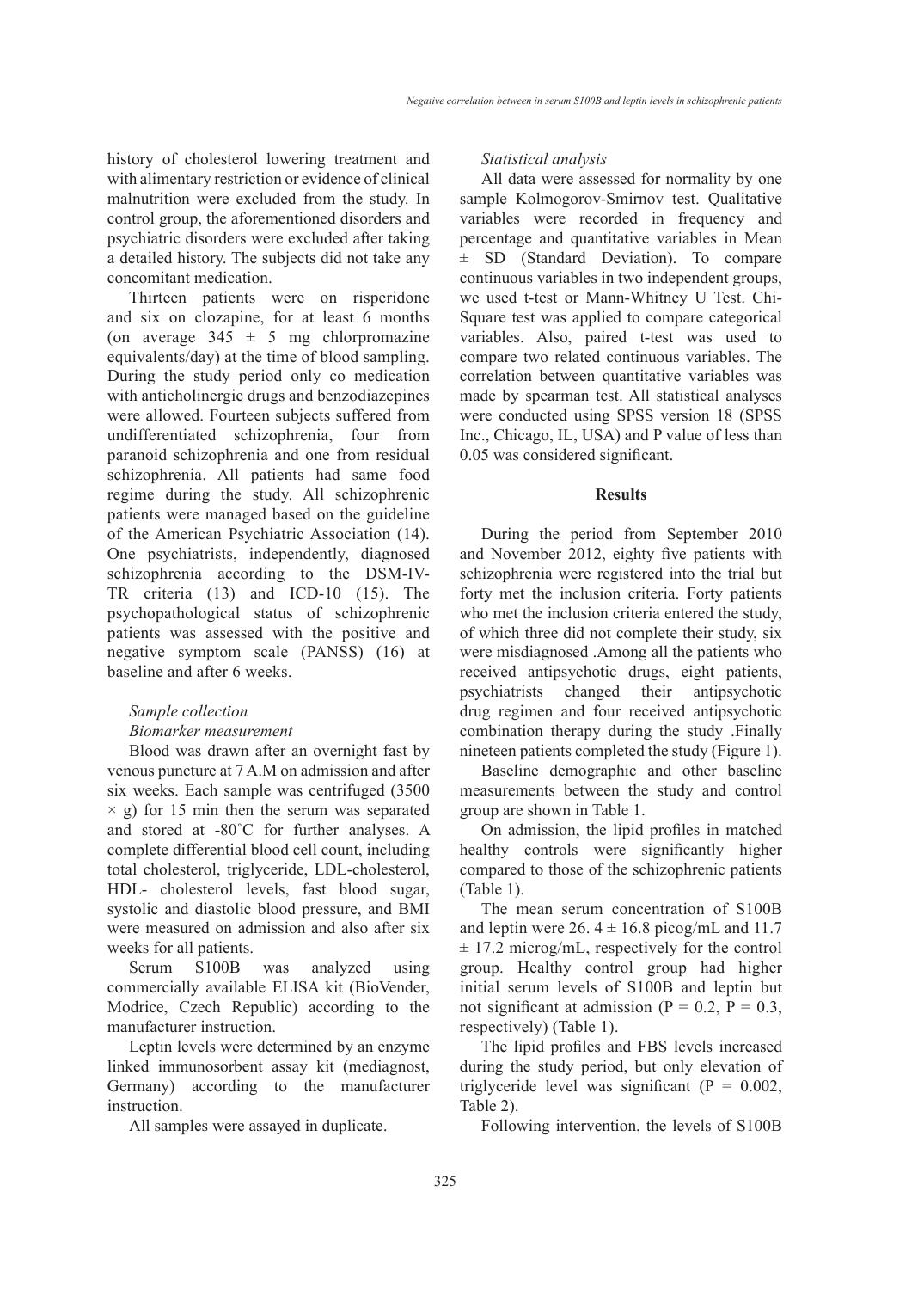

**Figure 1.** Flow diagram of patients.

and leptin decreased in case group but this reduction was not significant ( $P = 0.2$ ,  $P =$ 0.8, respectively) (Table 2). Our intervention significantly reduced PANSS total score and all

subscale scores (positive, negative and general psychopathology) (P < 0.0001, Table 2).

The correlation between changes of serum S100B, leptin, BMI, lipid profiles, FBS and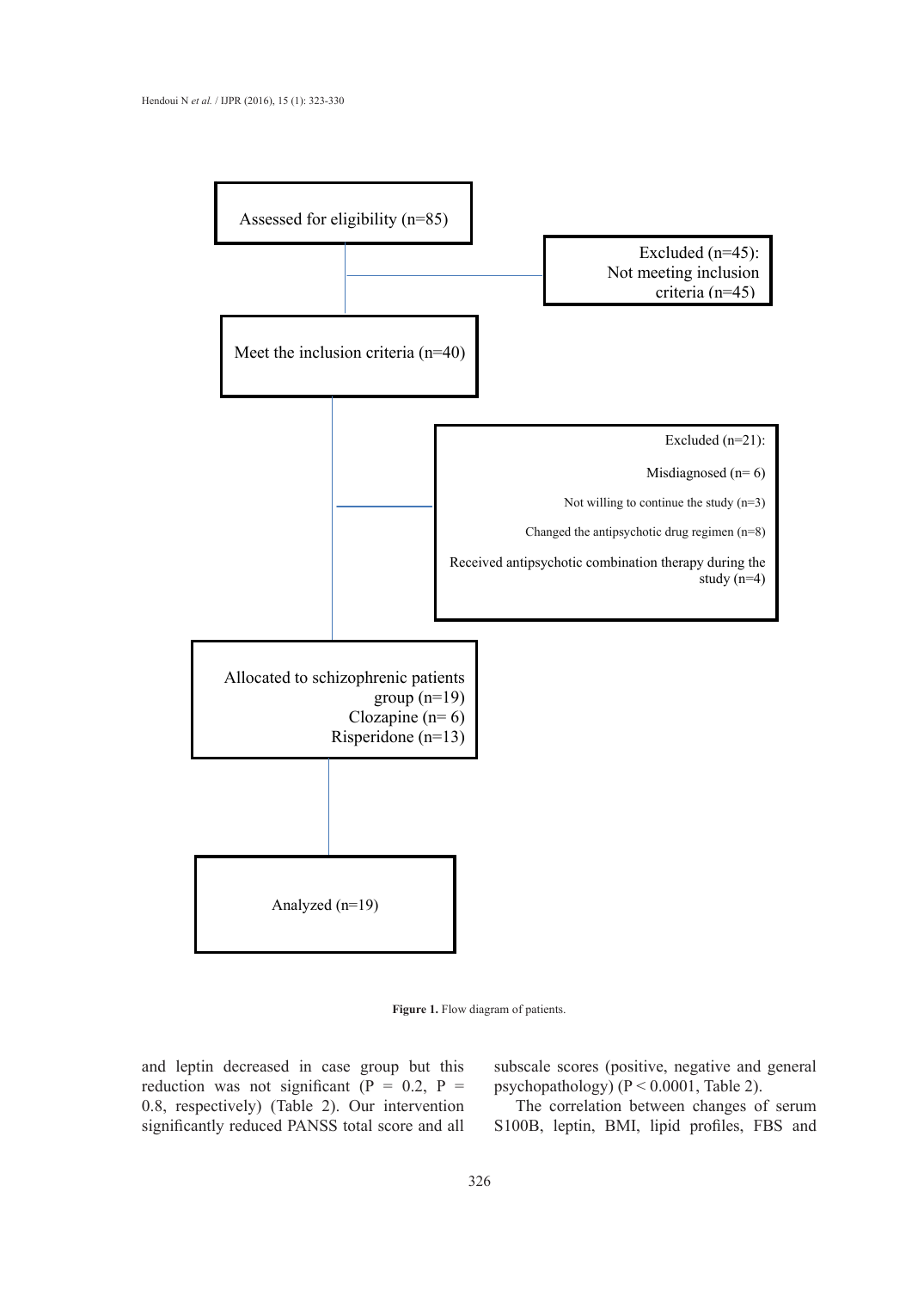|                                                   | Schizophrenic patients(19) | Control $(25)$   | P value          |
|---------------------------------------------------|----------------------------|------------------|------------------|
| Age(y)                                            | $34.05 \pm 9.9$            | $34.2 \pm 8.3$   | 0.9a             |
| Male/Female (n)                                   | 13/6                       | 18/7             | 0.7 <sub>b</sub> |
| Duration of disease $(y)$                         | $9.4 \pm 9.41$             |                  |                  |
| Subtypes of schizophrenia                         |                            |                  |                  |
| Undifferentiated type                             | 14                         |                  |                  |
| Residual type                                     |                            |                  |                  |
| Paranoid type                                     | 4                          |                  |                  |
| $BMI$ (kg/m2)                                     | $23.3 \pm 4.1$             | $23.1 \pm 1.2$   | 0.8a             |
| Total Cholesterol (mg/dl)                         | $173.3 \pm 38.7$           | $227.7 \pm 43.2$ | < 0.0001a        |
| Triglyceride (mg/dl)                              | $122.4 \pm 45.8$           | $169.8 \pm 59.8$ | 0.006a           |
| $LDL-C$ (mg/dl)                                   | $103.4 \pm 103.4$          | $167.7 \pm 36.5$ | < 0.0001a        |
| $HDL-C(mg/dl)$                                    | $45.7 \pm 16.8$            | $56.8 \pm 12.2$  | 0.01a            |
| FBS(mg/dl)                                        | $79.8 \pm 7.9$             | $70.9 \pm 16.8$  | 0.02a            |
| $S100B$ (pg/ml)                                   | $21.1 \pm 11.1$            | $26.4 \pm 16.8$  | 0.2a             |
| Leptin (microg/ml)                                | $9.01 \pm 11.74$           | $11.7 \pm 17.2$  | 0.3c             |
| PANSS total score                                 | $85.3 \pm 24$              |                  |                  |
| PANSS positive (subscale score)                   | $20.8 \pm 8.5$             |                  |                  |
| PANSS negative (subscale score)                   | $25.3 \pm 7.8$             |                  |                  |
| PANSS general psychopathology<br>(subscale score) | $39 \pm 9.5$               |                  |                  |

|  |  |  |  |  |  | <b>Table 1.</b> Baseline demographic and clinical measurements of schizophrenic patients and controls. |  |  |  |  |  |  |
|--|--|--|--|--|--|--------------------------------------------------------------------------------------------------------|--|--|--|--|--|--|
|--|--|--|--|--|--|--------------------------------------------------------------------------------------------------------|--|--|--|--|--|--|

\*p < 0.05 considered significant

a: T Test, b: Chi-Square Test ,c: Mann-Whitney U Test

BMI: Body Mass Index, LDL-C: Low-density lipoprotein**-**Cholesterol, HDL: High-density lipoprotein-Cholesterol, FBS: Fasting Blood Sugar, PANSS: Positive and Negative Symptom Scale

|                                                  | <b>Baseline</b>   | After 6 wks         | P value        |
|--------------------------------------------------|-------------------|---------------------|----------------|
|                                                  |                   |                     |                |
| BMI $(kg/m2)$                                    | $23.3 \pm 4.1$    | $23.7 \pm 4.3$      | 0.1            |
| Total Cholesterol (mg/dl)                        | $173.3 \pm 38.7$  | $189.7 \pm 37.7$    | 0.2            |
| Triglyceride (mg/dl)                             | $122.4 \pm 45.8$  | $186.6 \pm 137.5$   | 0.03           |
| $LDL - C$ (mg/dl)                                | $103.4 \pm 103.4$ | $109.24 \pm 30.109$ | 0.5            |
| $HDL-C$ (mg/dl)                                  | $45.7 \pm 16.8$   | $45.45 \pm 12.7$    | 0.9            |
| FBS(mg/dl)                                       | $79.8 \pm 7.9$    | $92.63 \pm 33.7$    | 0.09           |
| $S100B$ (pg/mL)                                  | $21.1 \pm 11.1$   | $17.1 \pm 5.6$      | 0.2            |
| Leptin ( $microg/mL$ )                           | $9.01 \pm 11.74$  | $8.3 \pm 8.4$       | 0.8            |
| PANSS total score                                | $85.3 \pm 24$     | $53.1 \pm 13.9$     | $\leq 0.0001*$ |
| PANSS positive (subscale score)                  | $20.8 \pm 8.5$    | $11.9 \pm 4.5$      | $< 0.0001*$    |
| PANSS negative (subscale score)                  | $25.3 \pm 7.8$    | $15.8 \pm 7.1$      | $< 0.0001*$    |
| PANSS general<br>psychopathology(subscale score) | $39 \pm 9.5$      | $25.6 \pm 5.4$      | $< 0.0001*$    |

-\*p < 0.05 considered significant

\* Paired t test

BMI: Body Mass Index, LDL-C: Low-density lipoprotein- Cholesterol, HDL:High-density lipoprotein-Cholesterol,FBS: Fasting Blood Sugar , PANSS:Positive and Negative Symptom Scale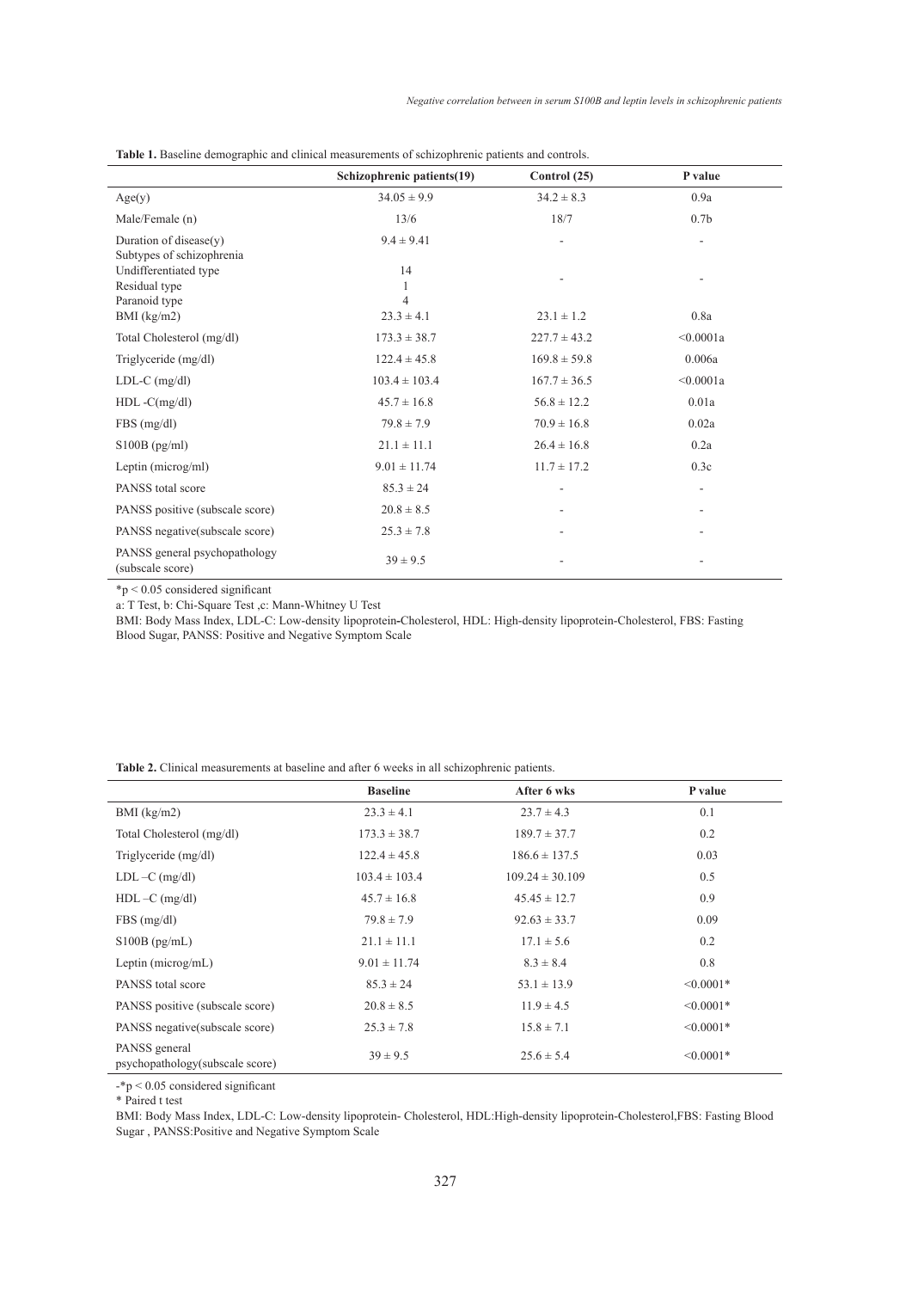|                    | <b>PANSS</b> positive subscale<br>score | score        | PANSS negative subscale PANSS general psychopathology<br>subscale score | <b>PANSS total score</b> |
|--------------------|-----------------------------------------|--------------|-------------------------------------------------------------------------|--------------------------|
| Serum S100B level  | $r=0.3$                                 | $r = -0.048$ | $r=0.05$                                                                | $r = 0.06$               |
| changes            | $P=0.2$                                 | $P=0.8$      | $P=0.8$                                                                 | $P=0.7$                  |
| Leptin (microg/ml) | $r = -0.3$                              | $r = -0.023$ | $r = -0.2$                                                              | $r = -0.3$               |
|                    | $P=0.1$                                 | $P=0.9$      | $P=0.2$                                                                 | $P=0.1$                  |

**Table 4.** Correlation between serum S100B and Leptin level changes with PANSS subscale scores and PANSS total score during the treatment in all patients.

-\*p < 0.05 considered significant

-Spearman analysis

PANSS (total and sub scores) are illustrated in Table 3. During the study, S100B showed a strong and negative correlation with leptin  $(r = -0.5, P)$ = 0.01, Table 3). This significant prediction of S100B by leptin could be highly attributed to its close dependence on adipose tissue mass like S100B. Also, there were negative correlation between serum S100B level and PANSS negative subscale after 6 weeks of treatment( $r = -0.048$ , P  $= 0.8$ , Table 4).

## **Discussion**

In this study we found a positive correlation between serum S100B level and PANSS but it was negative between serum S100B level and leptin with PANSS negative subscale. Also, our results showed significant negative correlation between changes in serum S100B and leptin levels. To our knowledge, this is the first study that was evaluated the relationship between S100B and leptin, a well-known adipose related factor, in schizophrenic patients treated with atypical antipsychotics.

S100B is a protein with 21 k Da molecular weight which is implicated in various intracellular and extracellular functional processes (18, 19). It is known that S100B plays important roles in cell proliferation and differentiation, cellular energy metabolism, and cytoskeletal modification. S100B may act as cytokine after secretion from glial cells, CD8+ lymphocytes and NK cells, activated monocytes and microglial cells (20, 21). Our finding is similar to studies of Yan Qi *et al* (22) and Rothermundt *et al* (23) who found no significant correlation between S100B and psychopathological symptoms. But in Rothermundt study (23), the majority of patients had received typical antipsychotics (70%) and 19.4% were medicated by atypical antipsychotics. Some studies have shown that persistently high S100B levels to be associated with negative symptoms, and patients with high serum S100B levels slowed psychopathological improvement upon treatment (24). Also, in our study, patients with higher S100B levels experienced more negative symptoms and slower response to treatment.

Leptin is a 16 KD peptide synthesized in white adipose tissue. Leptin can across blood brain barrier and is transported to the hypothalamus where it acts to limit food intake. Leptin can activate proopiomelanocortin (POMC) cells in arcuate nucleus and leads to increase in the release of melanocortin peptides. This peptide inhibits food intake and regulates metabolism by energy storage and insulin secretion (24). Leptin is considered to interact with some neurotransmitters such as histamine and serotonin that increase in serotonin receptor binding have been demonstrated to decrease food intake and an interaction between leptinergic and serotonergic systems in CNS (20, 25). Dopamine neurons have been shown to play a role in maintaining food intake. In humans, reduction in the concentration of dopamine metabolites in CSF is associated with an increase in leptin release which could reflect inhibition of dopamine release by leptin (24).

Some current studies show treatment with atypical antipsychotics increases resistance to leptin (7). Actually administration of atypical antipsychotics may result in increase of food intake, stimulating insulin release, post prandial hyperinsulinemia, and weight gain. Similarly to our study, Teff *et al* (20) showed the effect of weight gain due to atypical antipsychotics accompanied by elevated levels of triglyceride,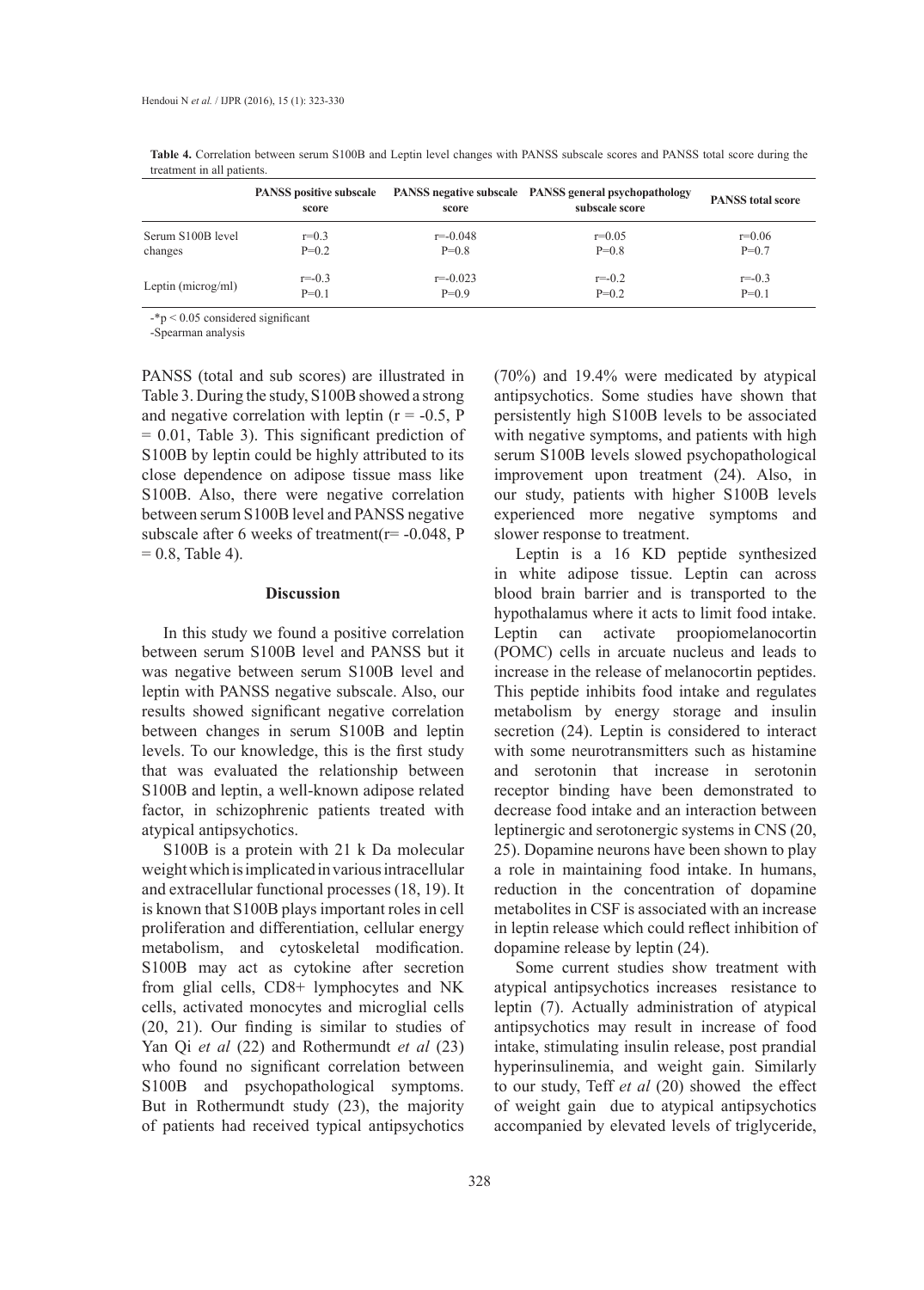LDL-cholesterol, HDL-cholesterol levels and fast blood sugar at onset of atypical antipsychotic treatment.

Recent investigations revealed an additional source for S100B. Steiner *et al* found the concentration of S100B in adipose tissue is as high as in nervous system and believed the elevated serum levels of S100B result from adipose tissue (17-19, 21).

S100B increases the intracellular energy reserved by activating glycolysis (fructose-1, 6 bisphosphonate aldolase) and glycogenolysis. Insulin has been shown to down regulate S100B expression in astrocyte cultures and rat brain with s100B binding to fructose-1, 6 bisphosphonate aldolase and phosphoglucomutase that may improve intracellular energy balance (18). In schizophrenic patients, disturbances in insulin signaling lead to the increased release of S100B and free fatty acids from adipose tissue (18, 26). Probably, an increased adipose tissue mass mainly attributed to the side effects of atypical antipsychotic medication, plays a major role in increased S100B levels in schizophrenic patients under atypical antipsychotic treatment too (17- 19). However, it is worth pointing out that the source of circulating S100B remains unclear.

Our results showed significant negative correlation between changes in serum S100B level and leptin that are in contrast with Steiner *et al* study who found a positive relationship between S100B and leptin levels. One possible reason could be that in their subjects S100B concentrations were particularly elevated at baseline and samples had BMI > 30. We found positive correlation between change in leptin level and PANSS which is in accordance to the studies of Venkatasubramanian G *et al* who suggested a potential role for leptin which can mediate the link between antipsychotic–induced weight gain and pleasure therapeutic response in schizophrenia (27).

The relationship between S100B, leptin and psychopathological symptoms in schizophrenic patients need further investigations. Despite the significant correlation between S100B and leptin, this initial finding should be reproduced in larger cohorts of unmedicated and medicated schizophrenic patients and different atypical antipsychotic medication subgroups (particularly effects of clozapine and olanzapine) and explore metabolic parameters (leptin and insulin levels) in both human serum and cerebrospinal fluid.

# *Declaration of conflicting interests: None declared. Funding Acknowledgements:*

This research was financially supported by Mazandaran University of Medical Sciences grant

#### **References**

- Elias AN and Hofflich H. Abnormalities in glucose (1) metabolism in patients with schizophrenia treated with atypical antipsychotic medications. Am. J. Med. (2008) 121: 98-104.
- (2) Scheen A and De Hert M. Abnormal glucose metabolism in patients treated with antipsychotics. Diabetes Metab. (2007) 33: 169-175.
- (3) Sentissi O, Epelbaum J, Olié J-P and Poirier M-F. Leptin and ghrelin levels in patients with schizophrenia during different antipsychotics treatment: a review. A review. Schizophr. Bull. (2008) 34: 1189-1199.
- (4) Jin H, Meyer JM, Mudaliar S and Jeste DV. Impact of atypical antipsychotic therapy on leptin, ghrelin, and adiponectin. Schizophr. Res. (2008) 100: 70-85.
- Ehrlich S, Salbach-Andrae H, Weiss D, Burghardt (5) R, Goldhahn K, Craciun EM, Franke L, Uebelhack R, Klapp BF and Lehmkuh U.S100B in underweight and weight-recovered patients with anorexia nervosa. Psychoneuroendocrinology (2008) 33: 782-788.
- Atmaca M, Kuloglu M, Tezcan E and Ustundag B. (6) Serum leptin and cholesterol levels in schizophrenic patients with and without suicide attempts. Acta Psychiatr. Scand (2003) 108: 208-214.
- (7) Haupt DW, Luber A, Maeda J, Melson AK, Schweiger JA and Newcomer JW. Plasma leptin and adiposity during antipsychotic treatment of schizophrenia. Neuropsychopharmacology (2005) 30: 184-191.
- (8) Rothermundt M, Missler U, Arolt V, Peters M, Leadbeater J, Wiesmann M, Rudolf S, Wandinger KP and Kirchne H. Increased S100B blood levels in unmedicated and treated schizophrenic patients are correlated with negative symptomatology. Mol. Psychiatry (2001) 6: 445-449.
- (9) Gattaz WF, Lara DR, Elkis H, Portela LV, Gonçalves CA, Tort AB, Henna J and Souza DO. Decreased S100 beta protein in schizophrenia: preliminary evidence. Schizophr. Res. (2000) 43: 91-95.
- (10) Schroeter ML, Abdul-Khaliq H, Frühauf S, Höhne R, Schick G, Diefenbacher A and Blasig IF. Serum S100B is increased during early treatment with antipsychotics and in deficit schizophrenia. Schizophr. Res. (2003) 62: 231-236.
- (11) Gonçalves CA, Leite MC and Guerra MC. Adipocytes as an important source of serum S100B and possible roles of this protein in adipose tissue. Cardiovascular